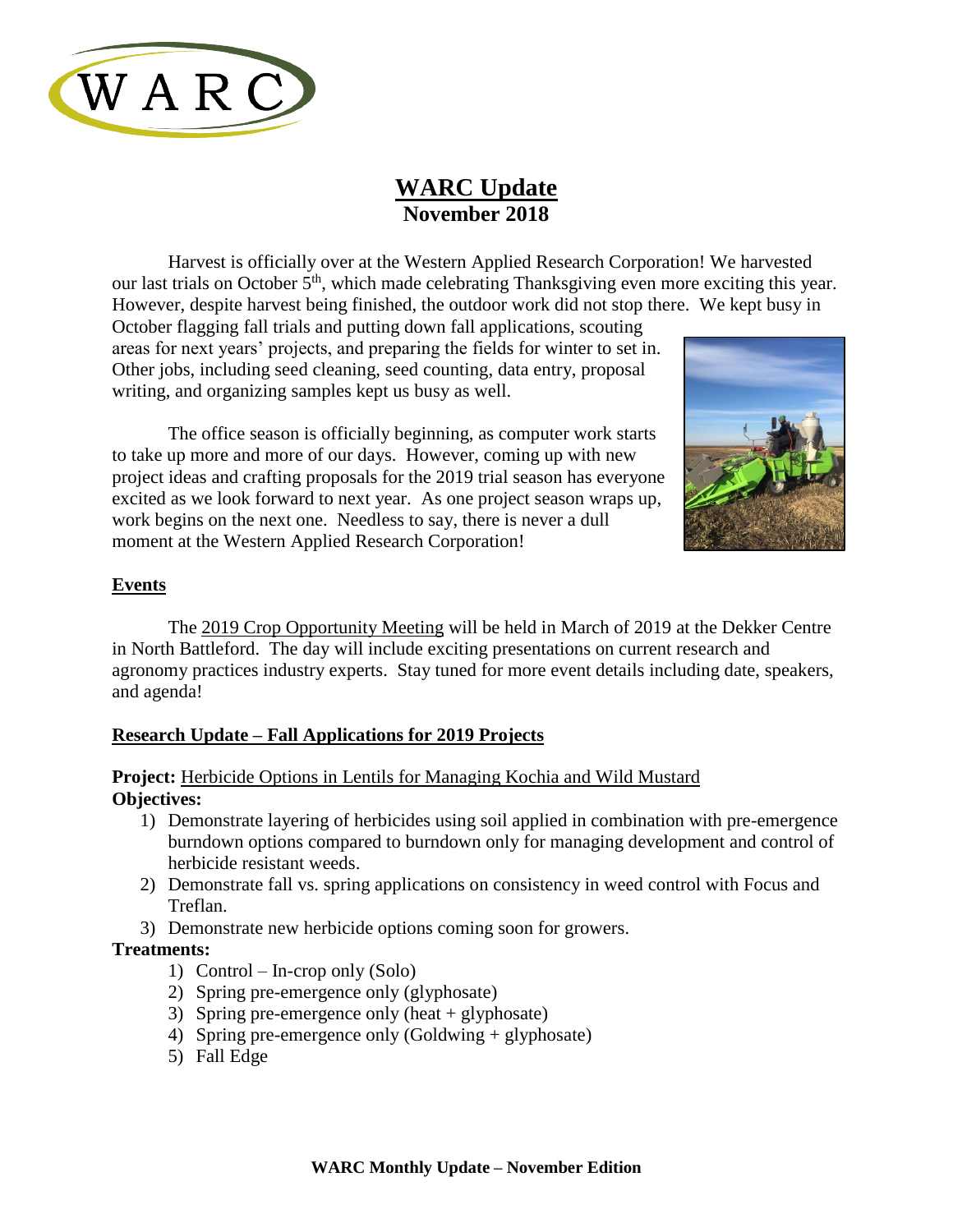

- 6) Fall Edge  $+$  Spring Heat 7) Fall Focus + Fall Express SG 8) Fall Focus 9) Fall Focus + Spring (Aim or Heat) pre 10) Spring Focus
- 11) Fall Valtera (new liquid formulation)
- 12) Fall Valtera (new liquid formulation) + Spring Goldwing 13) Fall Fierce
- 14) Fall Fierce + Spring Goldwing pre
- 15) Spring Heat Complete



We put down the fall applications on October  $22<sup>nd</sup>$  with the bicycle sprayer and the Gandy spreader. Spring applications and data collection will take place in the 2019 growing season.

**Project:** 4R Nitrogen Product and Application Timing (Fall vs. Spring) in Spring Wheat **Objectives:** To demonstrate canola response to varying rates of N along with different combinations of formulations, timing, and placement methods relative to side-banded, untreated urea as a control.

#### **Treatments:**

- 1) Fall Broadcast Untreated Urea
- 2) Fall Broadcast ESN
- 3) Fall Broadcast Agrotain
- 4) Fall Broadcast SuperU
- 5) Side-Band Untreated Urea
- 6) Side-Band ESN
- 7) Side-Band Agrotain
- 8) Side-Band SuperU
- 9) Spring Broadcast Untreated Urea
- 10) Spring Broadcast ESN
- 11) Spring Broadcast Agrotain
- 12) Spring Broadcast Super U



Fall applications were put down on October 22. Spring applications, along with data collection and analysis, will take place in 2019.

#### **Watch for more information, photos, and results from these trials in 2019!**